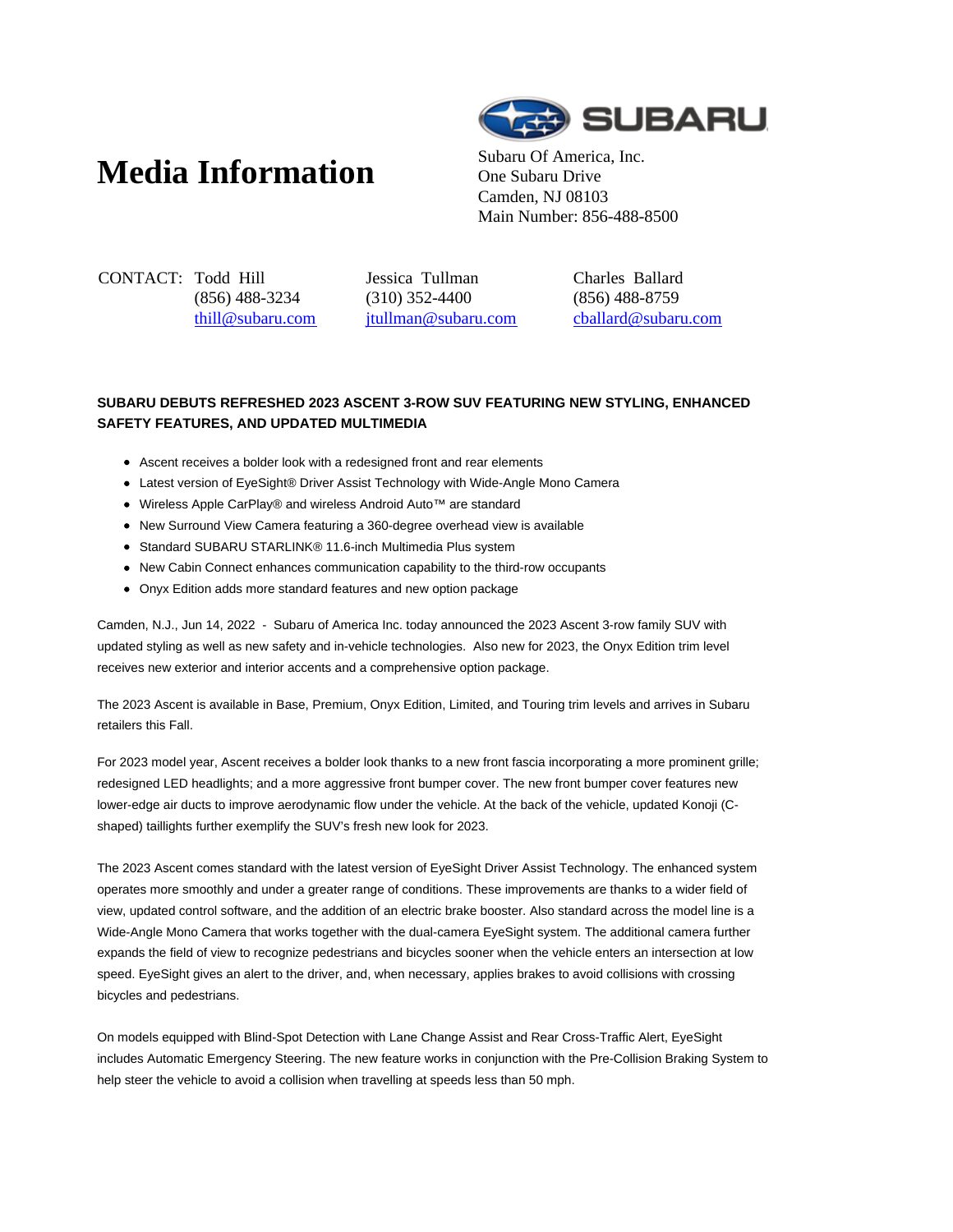New Cabin Connect improves communication from the driver or front passenger to the third-row occupants. When activated, the feature picks up the driver or front passenger's voice by the overhead console microphone and then transmits through the rear speakers. Cabin Connect is available on trim levels equipped with Harman Kardon® QuantumLogic™ surround sound speaker system.

For better all-around situational awareness while parking, an available Surround View Monitor offers a 360-degree overhead view of the vehicle. The new system uses images from four vehicle cameras and combines them to create a single image that allows the area around the entire vehicle to be observed from a bird's-eye view.

On all 2023 Ascent models, a newly standard tablet-style 11.6-inch Full HD center information display offers direct touch controls for multimedia, climate control, X-MODE, and vehicle configuration settings. Wireless Apple CarPlay and wireless Android Auto are standard. Every Ascent also features Steering Responsive LED headlights with High Beam Assist for improved nighttime visibility. Additionally, a Seat Belt Reminder for each seat helps ensure all passengers are buckled up.

# **Onyx Edition Adds More Luxury and Capability**

The Ascent Onyx Edition is equipped with exclusive black-finish exterior elements, badging, and 20-inch black-finish aluminum alloy wheels. The seats are wrapped in Subaru StarTex® water-repellant material with new contrasting green stitching.

The Onyx Edition gains a standard panoramic power moonroof, which features a tilt/slide glass panel over the front seats, a fixed glass panel over the middle row, and a power sunshade. This impressive glass roof remains standard for the Touring and optional for the Limited trims.

Enhancing all-weather and trail capability, the 2023 Ascent Onyx Edition, Limited and Touring gain standard dualfunction X-MODE® with Hill Descent Control. X-MODE functions include SNOW/DIRT and DEEP SNOW/MUD settings to optimize all-wheel drive performance for difficult weather or road conditions.

A newly available comprehensive option package for Onyx Edition includes the SUBARU STARLINK 11.6-inch Multimedia Navigation system with Harman Kardon® QuantumLogic™ surround sound speaker system featuring new Cabin Connect. Additional features added to the package are a 12-way power driver's seat with 4-way power lumbar and two-position memory; adjustable driver's seat cushion extension; 4-way power front passenger seat; second row sunshades and outboard heated seat positions. A high-grade instrument combination meter with color LCD and dual illuminated front center-console cupholders are also included with this option package.

Driver assist technologies included in the option package are new Surround View Monitor and DriverFocus® Distraction Mitigation System.

#### **Smart and Strong Foundation**

Built on the Subaru Global Platform, the Ascent delivers an unparalleled driving experience with a spacious interior offering comfortable and flexible seating options. The U.S.-built Ascent is the most versatile Subaru ever with 8-person seating or available captain's chairs in the second row for 7-person seating. Two rows of 60/40 split flat-folding seats offer up to 75.6 cubic feet of cargo space when folded.

All Ascent trim levels come standard with Subaru's legendary Symmetrical All-Wheel Drive and X-MODE® with Hill Descent Control for exceptional all-weather and trail-driving capability. Active Torque Vectoring is also standard on all trim levels. The 3-row SUV's 8.7 inches of ground clearance, which is greater than many SUVs, delivers capability while maintaining a comfortably low step-in height for passenger entry.

Powered by a 260 horsepower 2.4-liter turbocharged SUBARU BOXER® engine, the Ascent comes standard with Subaru's high-torque Lineartronic® CVT (continuously variable transmission) featuring an 8-speed manual mode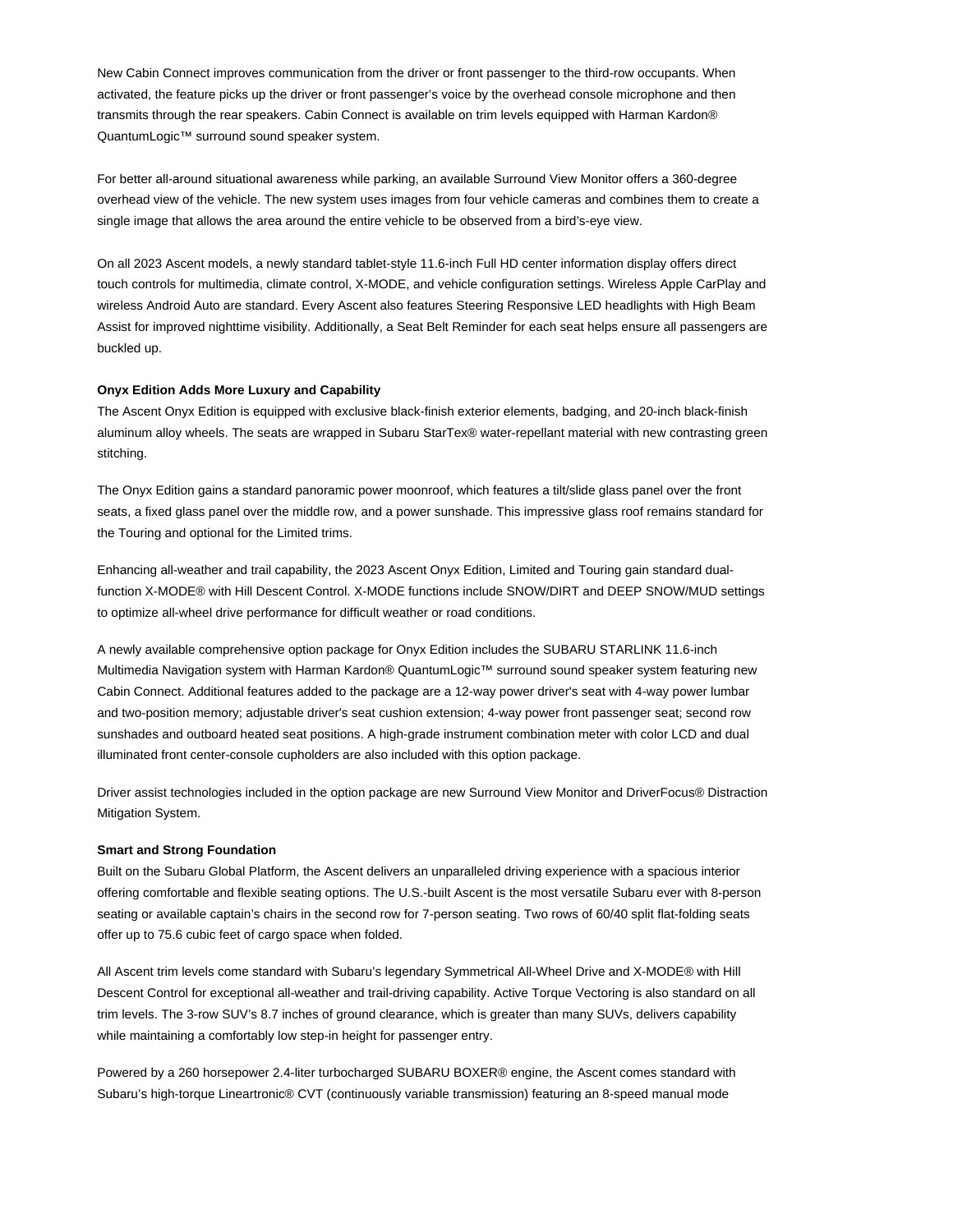function and steering wheel paddle shifters to give the driver added control. This powertrain allows up to 5,000 lb.towing capacity with standard Trailer Stability Assist.

### **Five Trim Levels for the Family-focused SUV**

The 2023 Ascent provides an extensive roster of standard amenities including tri-zone front and rear automatic climate control; 18-inch aluminum-alloy wheels; automatic power door locks; power windows and side mirrors; multi-function display; security system with engine immobilizer; rear vision camera; USB-A and USB-C input/charge ports in the front and rear sections of the center console; raised roof rails; and 19 cupholders. New for this year, the standard rear vison camera includes a washer to ensure a clear view while backing up.

The Premium trim adds Blind-Spot Detection with Lane Change Assist and Rear Cross-Traffic Alert; rear window privacy glass; 8-way power driver seat; leather-wrapped steering wheel and shift lever handle; second-row independent automatic climate control; body-color side mirrors with integrated turn signals, and the All-Weather Package with heated exterior mirrors, heated front seats, and windshield wiper de-icer.

The Premium trim's in-vehicle technology has available Wi-Fi and STARLINK Connected Services (subscriptions necessary). An option package for Premium includes Keyless Access with Push-Button Start; Power Rear Gate; Auto-Dimming Mirror with HomeLink®; and Reverse Automatic Braking. The Premium trim offers a choice between secondrow bench seating or captain's chairs at no additional charge.

The Onyx Edition builds upon the 7-seat Premium trim and adds standard convenience features including Power Moonroof; Reverse Automatic Braking; Power Rear Gate, and Keyless Access with Push-Button Start. The Onyx Edition stands out among the other trim levels with exclusive exterior and interior accents and unique 20-inch blackfinish aluminum alloy wheels.

The well-equipped Limited includes all Premium features and adds Reverse Automatic Braking; DriverFocus; Keyless Access with Push-Button Start; and Power Rear Gate with automatic lock button for gate and doors.

The Limited interior features leather-trimmed upholstery; 12-way power driver seat with lumbar support and seat bottom cushion extension; 4-way power front passenger seat; and second-row retractable sunshades. A new USB-A charge port has been added to the third row. Limited models also include heated second-row seating and a heated steering wheel (360 degree). Also, customers have the choice between second-row bench seating or captain chairs at no additional charge.

The exterior of the Limited is distinguished by LED fog lights; lower door cladding with chrome accents; and new 20 inch aluminum-alloy wheels in dark gray with machine finish.

The top-of-the-line Ascent Touring is equipped with all the features of the Limited and adds an exclusive high gloss black grille; chrome door handles; and satin chrome power-folding exterior mirrors with integrated turn signals. The unique interior includes woodgrain-pattern matte finish accent trim and either Slate Black or Java Brown perforated leather-trimmed upholstery. Three-mode ventilated driver and front passenger seats are also standard on Touring.

The Touring comes standard with the SUBARU STARLINK 11.6-inch Multimedia Navigation system; Harman Kardon QuantumLogic surround sound system with new Cabin Connect; Power Moonroof; and Rain-Sensing Wipers. Standard Surround View Monitor System, Smart Rear-View Mirror, and 180-degree front-view camera greatly enhance all-around visibility.

# **SUBARU IN-VEHICLE TECHNOLOGY**

The 2023 Ascent comes standard with the latest version of the STARLINK 11.6-inch Multimedia Plus system with wireless Apple CarPlay® and wireless Android Auto™ with full screen display. The system features an 11.6-inch highresolution touchscreen with combination meter integration and improved on-screen controls for audio, climate control, X-MODE and vehicle features. Additional standard features include new Valet Mode; Bluetooth® hands-free phone and